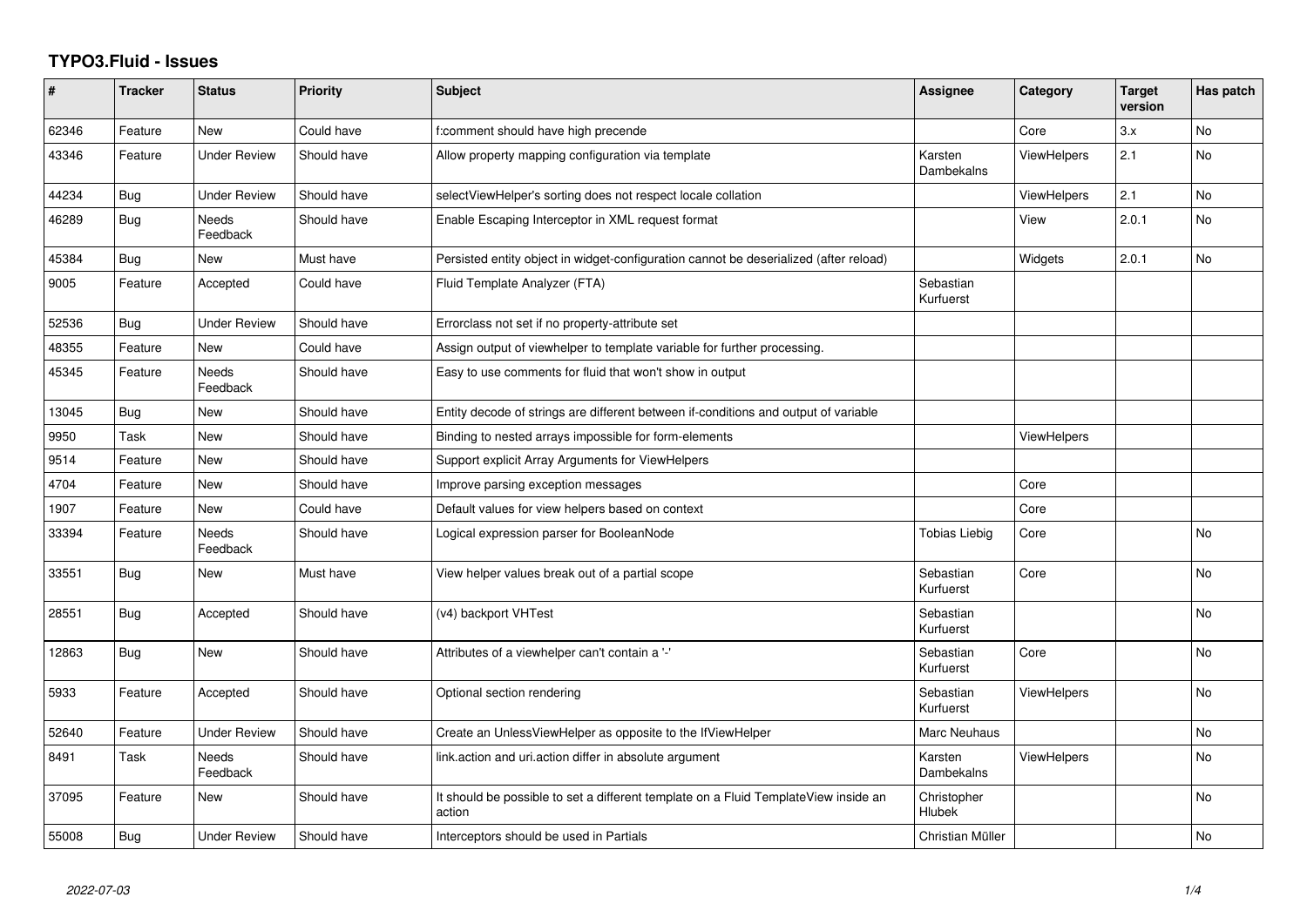| $\sharp$ | <b>Tracker</b> | <b>Status</b>            | <b>Priority</b> | <b>Subject</b>                                                                       | <b>Assignee</b>             | Category    | <b>Target</b><br>version | Has patch |
|----------|----------------|--------------------------|-----------------|--------------------------------------------------------------------------------------|-----------------------------|-------------|--------------------------|-----------|
| 33628    | Bug            | <b>Needs</b><br>Feedback | Must have       | Multicheckboxes (multiselect) for Collections don't work                             | Christian Müller            | ViewHelpers |                          | <b>No</b> |
| 3725     | Feature        | New                      | Could have      | <b>CSS Engine</b>                                                                    | Christian Müller            | ViewHelpers |                          | No        |
| 59057    | Bug            | <b>Under Review</b>      | Must have       | Hidden empty value fields shoud be disabled when related field is disabled           | <b>Bastian</b><br>Waidelich | ViewHelpers |                          | No        |
| 53806    | Bug            | <b>Under Review</b>      | Should have     | Paginate widget maximumNumberOfLinks rendering wrong number of links                 | <b>Bastian</b><br>Waidelich | Widgets     |                          | No        |
| 54195    | Task           | New                      | Should have     | Rename and move FormViewHelper's errorClass value, currently 'f3-form-error'         | Adrian Föder                | ViewHelpers |                          | No        |
| 65424    | Bug            | <b>Under Review</b>      | Should have     | SelectViewHelper must respect option(Value Label)Field for arrays                    |                             | ViewHelpers |                          | No        |
| 60271    | Feature        | New                      | Should have     | Paginate viewhelper, should also support arrays                                      |                             |             |                          | No        |
| 60181    | Feature        | New                      | Could have      | Caching mechanism for Fluid Views/Templates                                          |                             | View        |                          | No        |
| 60003    | Feature        | New                      | Should have     | Add required-Attribute to f:form.password                                            |                             | ViewHelpers |                          | No        |
| 58983    | Bug            | New                      | Should have     | format.date does not respect linebreaks and throws exception                         |                             |             |                          | No        |
| 58921    | Bug            | New                      | Should have     | f:form.* VHs crash if NOT inside f:form but followed by f:form                       |                             |             |                          | No        |
| 57885    | Bug            | New                      | Must have       | Inputs are cleared from a second form if the first form produced a vallidation error |                             |             |                          | No        |
| 56237    | Task           | New                      | Should have     | in-line (Condition) ViewHelpers should not evaluate on parsing                       |                             |             |                          | No        |
| 54284    | Bug            | New                      | Should have     | Default Option for Switch/Case VH                                                    |                             | ViewHelpers |                          | No        |
| 52591    | Bug            | New                      | Should have     | The Pagination Widget broken for joined objects                                      |                             |             |                          | No        |
| 51277    | Feature        | New                      | Should have     | ViewHelper context should be aware of actual file occurrence                         |                             |             |                          | No        |
| 51100    | Feature        | New                      | Must have       | Links with absolute URI should have the option of URI Scheme                         |                             | ViewHelpers |                          | No        |
| 50888    | Bug            | <b>Under Review</b>      | Should have     | WSOD by changing name of section and if Fluid caches are generated                   |                             |             |                          | No        |
| 49756    | Feature        | <b>Under Review</b>      | Should have     | Select values by array key in checkbox viewhelper                                    |                             |             |                          | No        |
| 49600    | Bug            | New                      | Should have     | f:form tag shown as a HTML on frontend                                               |                             | ViewHelpers |                          | No        |
| 49038    | Bug            | New                      | Must have       | form.select does not select the first item if prependOptionValue is used             |                             |             |                          | No        |
| 47669    | Task           | New                      | Should have     | FormViewHelper does not define the default request method                            |                             |             |                          | No        |
| 47006    | Bug            | <b>Under Review</b>      | Should have     | widget identifier are not unique                                                     |                             |             |                          | No        |
| 46545    | Feature        | <b>New</b>               | Should have     | Better support for arrays in options of SelectViewHelper                             |                             |             |                          | No        |
| 46257    | Feature        | <b>Under Review</b>      | Should have     | Add escape sequence support for Fluid                                                |                             | Core        |                          | No        |
| 46091    | Task           | Needs<br>Feedback        | Should have     | Show source file name and position on exceptions during parsing                      |                             |             |                          | No        |
| 45394    | Task           | New                      | Should have     | Forwardport Unit test for standalone view                                            |                             | View        |                          | No        |
| 45153    | Feature        | New                      | Should have     | f:be.menus.actionMenuItem - Detection of the current select option is insufficient   |                             |             |                          | No        |
| 43072    | Task           | New                      | Should have     | Remove TOKENS for adding templates fallback in Backporter                            |                             | View        |                          | No        |
| 43071    | Task           | New                      | Should have     | Remove TOKENS for adding fallback teplates in B                                      |                             |             |                          | No        |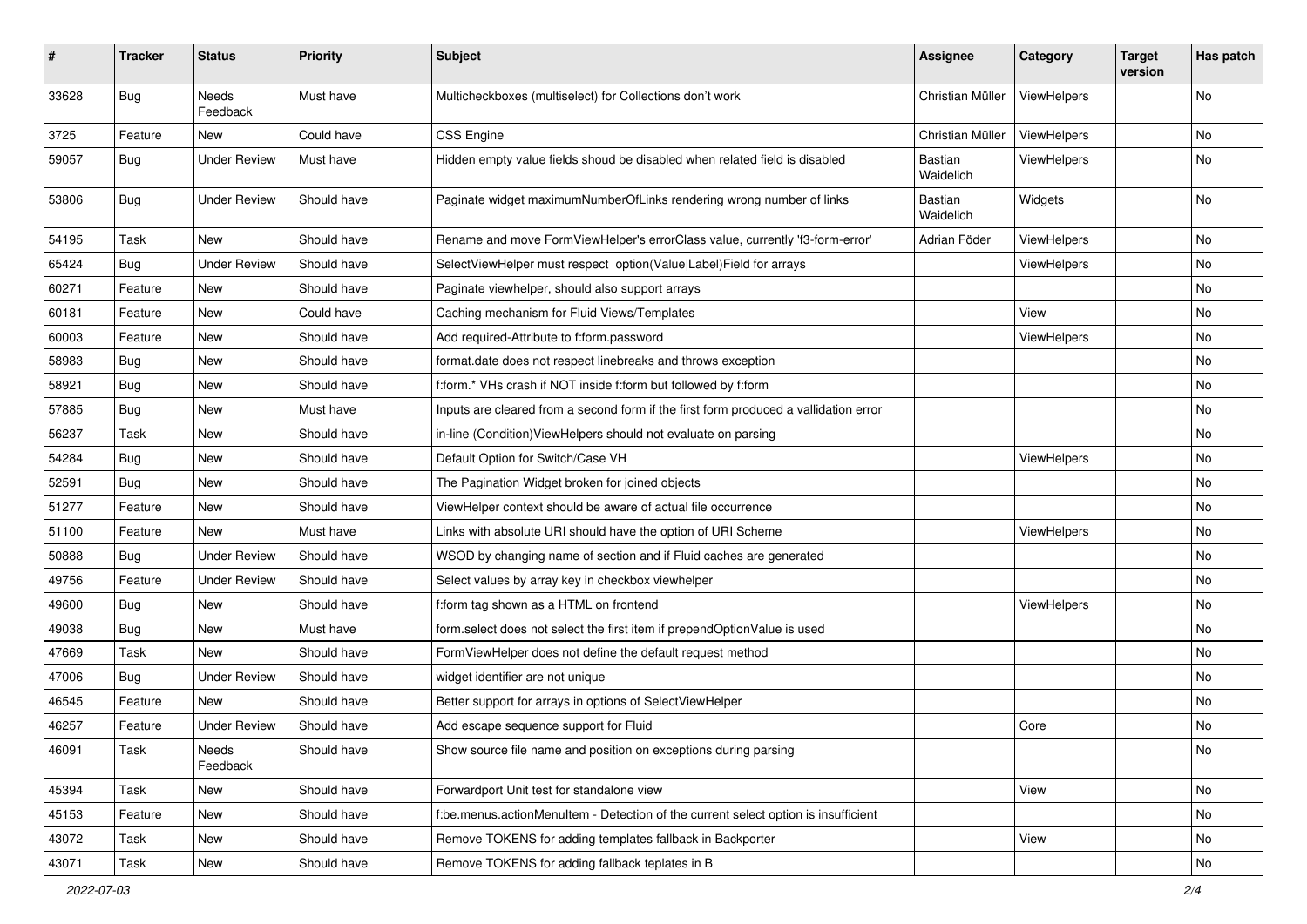| #     | <b>Tracker</b> | <b>Status</b>       | <b>Priority</b>      | Subject                                                                                                     | <b>Assignee</b> | Category    | <b>Target</b><br>version | Has patch |
|-------|----------------|---------------------|----------------------|-------------------------------------------------------------------------------------------------------------|-----------------|-------------|--------------------------|-----------|
| 42743 | Task           | New                 | Should have          | Remove inline style for hidden form fields                                                                  |                 |             |                          | <b>No</b> |
| 42397 | Feature        | New                 | Should have          | Missing viewhelper for general links                                                                        |                 |             |                          | No        |
| 40081 | Feature        | New                 | Should have          | Allow assigned variables as keys in arrays                                                                  |                 |             |                          | No        |
| 40064 | Bug            | New                 | Must have            | Multiselect is not getting persisted                                                                        |                 | ViewHelpers |                          | No        |
| 39990 | Bug            | New                 | Should have          | Same form twice in one template: hidden fields for empty values are only rendered<br>once                   |                 | Core        |                          | No        |
| 39936 | Feature        | New                 | Should have          | registerTagAttribute should handle default values                                                           |                 | ViewHelpers |                          | No        |
| 38369 | Bug            | New                 | Must have            | Resource ViewHelpers should not fall back to request package                                                |                 | View        |                          | No        |
| 38130 | Feature        | New                 | Should have          | Checkboxes and multiple select fields should have an assignable default value                               |                 |             |                          | No        |
| 37619 | Bug            | New                 | Should have          | Fatal Error when using variable in name attribute of Section ViewHelper                                     |                 | ViewHelpers |                          | No        |
| 36655 | Bug            | New                 | Should have          | <b>Pagination Links</b>                                                                                     |                 | Widgets     |                          | No        |
| 36410 | Feature        | New                 | Should have          | Allow templates to send arguments back to layout                                                            |                 | ViewHelpers |                          | No        |
| 34682 | Bug            | <b>Under Review</b> | Should have          | Radio Button missing checked on validation error                                                            |                 | ViewHelpers |                          | No        |
| 34309 | Task           | New                 | Could have           | Unknown ViewHelpers cause exception - should be handled more graceful                                       |                 | ViewHelpers |                          | No        |
| 33215 | Feature        | New                 | Should have          | RFC: Dynamic values in ObjectAccess paths                                                                   |                 |             |                          | No        |
| 31955 | Feature        | New                 | Should have          | f:uri.widget                                                                                                |                 | Widgets     |                          | No        |
| 30555 | Feature        | New                 | Could have           | Make TagBuilder more extensible                                                                             |                 | Core        |                          | No        |
| 28554 | Bug            | New                 | Should have          | (v4) implement feature flag to disable caching                                                              |                 |             |                          | No        |
| 28553 | Bug            | <b>New</b>          | Should have          | improve XHProf test setup                                                                                   |                 |             |                          | <b>No</b> |
| 28552 | Bug            | New                 | Should have          | (v5) write ViewHelper test for compiled run; adjust functional test to do two passes<br>(uncached & cached) |                 |             |                          | No        |
| 28550 | Bug            | New                 | Should have          | (v4) make widgets cacheable, i.e. not implement childnodeaccess interface                                   |                 |             |                          | No        |
| 28549 | Bug            | New                 | Should have          | make widgets cacheable, i.e. not implement childnodeaccess interface                                        |                 |             |                          | No        |
| 27607 | Bug            | New                 | Must have            | Make Fluid comparisons work when first element is STRING, second is NULL.                                   |                 | Core        |                          | No        |
| 26664 | Task           | New                 | Won't have this time | Clean up Form ViewHelpers                                                                                   |                 | ViewHelpers |                          | No        |
| 26658 | Task           | New                 | Won't have this time | Make Form ViewHelpers consistent                                                                            |                 | ViewHelpers |                          | No        |
| 10911 | Task           | New                 | Should have          | Tx_Fluid_ViewHelpers_Form_AbstractFormViewHelper->renderHiddenIdentityField<br>should be more reliable      |                 | ViewHelpers |                          | <b>No</b> |
| 10472 | Feature        | New                 | Could have           | Fluid Standalone distribution                                                                               |                 | Core        |                          | No        |
| 8989  | Feature        | Needs<br>Feedback   | Could have           | Search path for fluid template files                                                                        |                 | View        |                          | No        |
| 8648  | Bug            | New                 | Should have          | format.crop ViewHelper should support all features of the crop stdWrap function                             |                 | ViewHelpers |                          | No        |
| 5636  | Task           | <b>Under Review</b> | Must have            | Form_RadioViewHelper and CheckBoxViewHelper miss check for existing object<br>before it is accessed.        |                 |             |                          | No        |